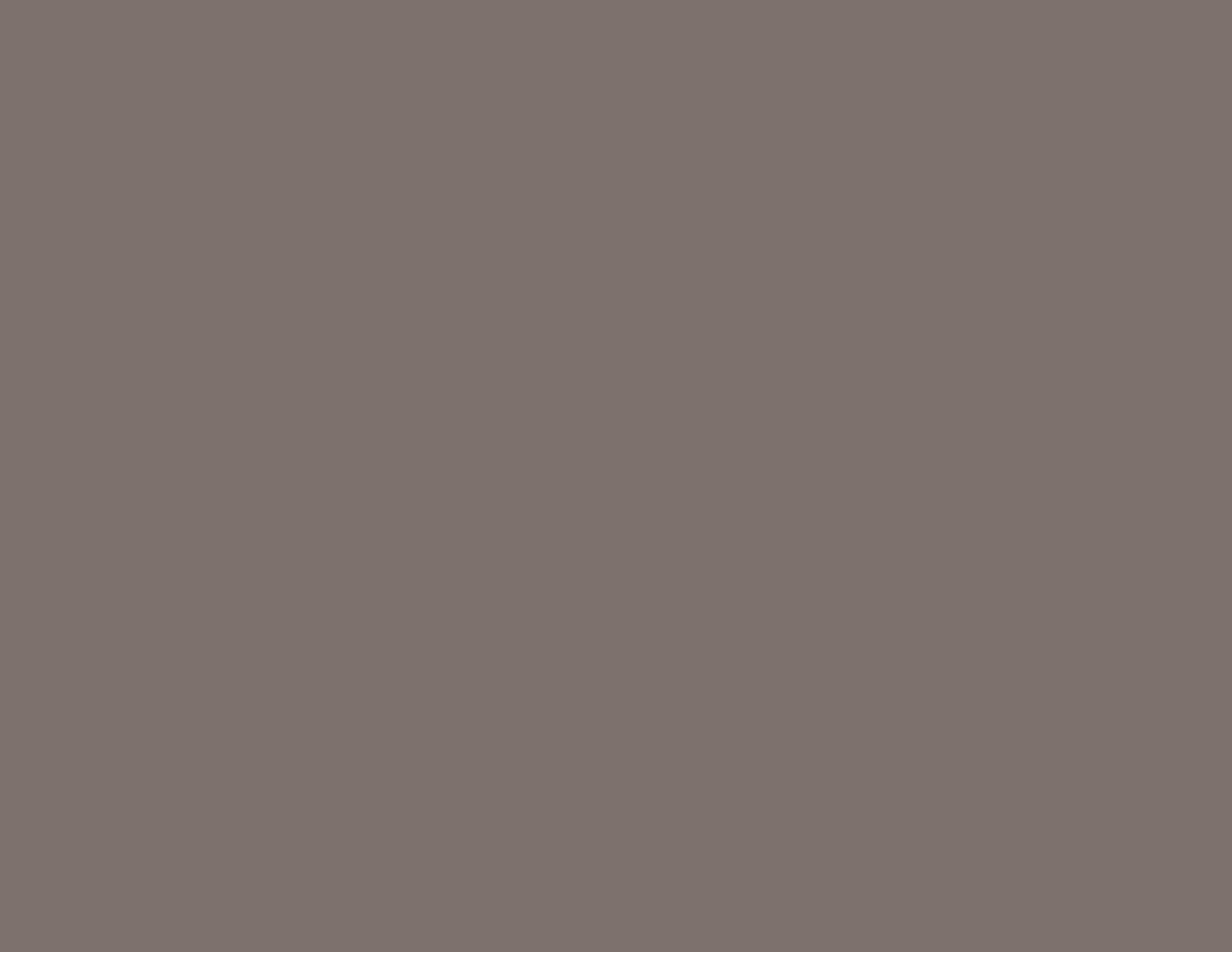#### These guidelines list the preventive care services covered under the Indemnity PPO Medical Plan (the "Plan"). *They do not apply to anyone enrolled in an HMO. If you are in an HMO, contact your HMO for information about your preventive care benefits.*

These guidelines reflect Affordable Care Act ("health care reform") requirements in effect as of April 1, 2022. The Benefit Fund's Board of Trustees used the recommendations of the United States Preventive Services Task Force (USPSTF), the Health Resources and Services Administration (HRSA), and the Centers for Disease Control and Prevention (CDC) to establish the Indemnity PPO Medical Plan's coverage for preventive care.

This is merely a summary of your preventive service benefits under the Plan. Where a conflict exists between this document and the Plan terms, the Plan shall control. The Plan reserves the right to amend, modify or terminate coverage at any time.

## Understanding your Indemnity PPO Medical Plan Benefits for Preventive Care

The Indemnity PPO Medical Plan pays 100% of the cost, with no deductible, for many routine preventive care services that you and your covered dependents receive from PPO network providers. Generally, the Plan pays 50% of covered charges, after your Annual Deductible, for preventive care services received from non-PPO providers.

Under the My Health/My Choices Incentive Program, Participants and their spouses or domestic partners can earn Health Reimbursement Account (HRA) contributions for getting some of the preventive services listed in these guidelines, identified by this symbol:



#### Dependent children cannot earn HRA contributions.

Only the routine preventive care services, screenings, and exams described on the following pages are covered at 100% when a PPO provider performs them. If your doctor believes you or your covered dependent is at high risk for a certain disease or condition, your doctor will determine how often screenings are needed. Additional screenings beyond the frequency shown in these guidelines are not covered at 100%. However, benefits for additional, medically necessary screenings are usually the same as they are for other covered medical services: After you pay your Annual Deductible, the Plan pays its Coinsurance (75% or 80%) and you pay your Coinsurance (25% or 20%) of covered charges.

- $\blacktriangleright$  If a covered preventive service is billed separately from an office visit or if the main purpose of the visit is for something other than preventive care, the office visit is subject to the Plan's Annual Deductible and Coinsurance.
- $\blacktriangleright$  If the office visit is primarily for preventive care, the office visit is usually payable at 100%.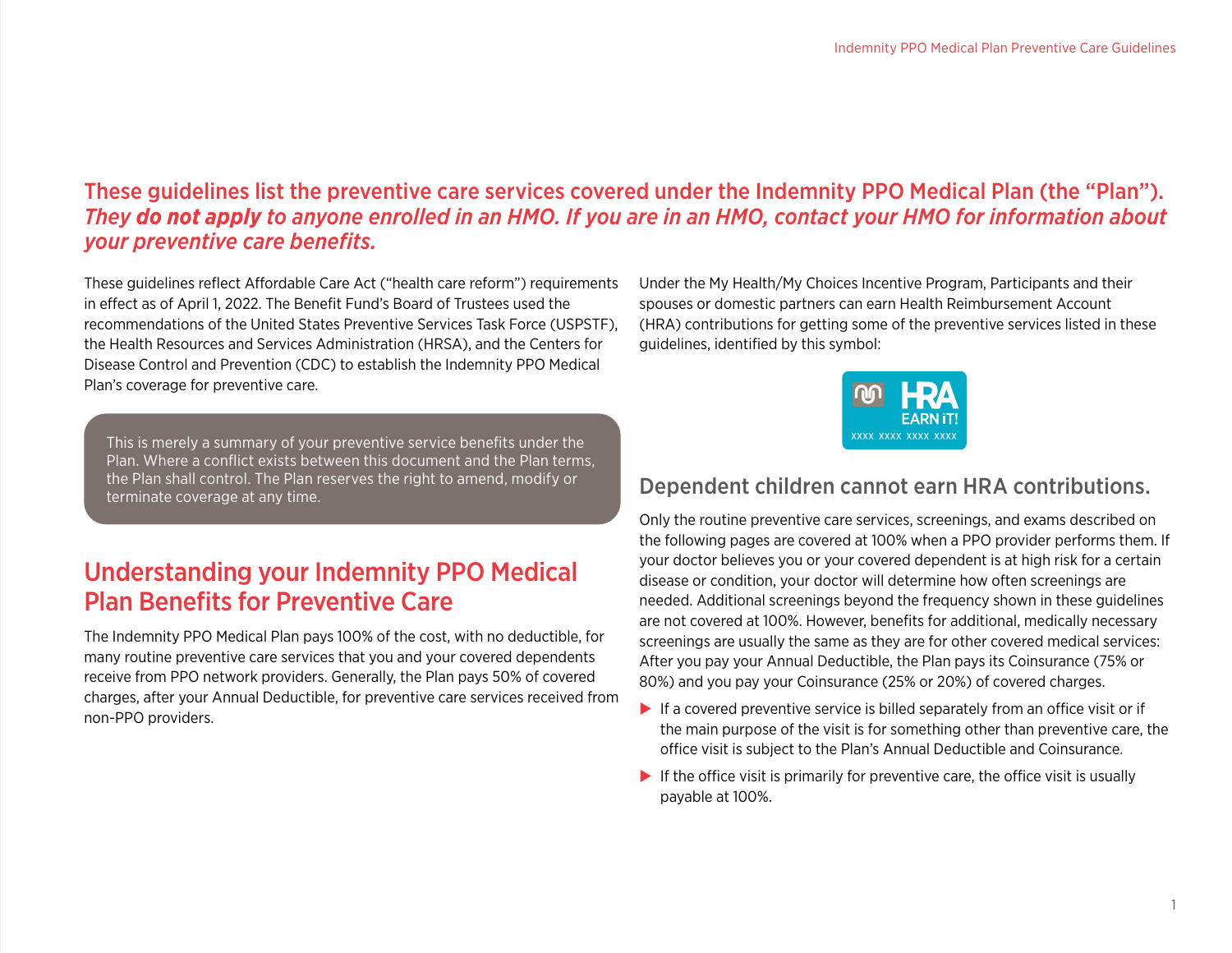|                                                         | <b>Frequency, Based on Age</b>           |                                                                                                                                                                                                                                                                                                                                                                                                                  |           |           |           |           |           |       |
|---------------------------------------------------------|------------------------------------------|------------------------------------------------------------------------------------------------------------------------------------------------------------------------------------------------------------------------------------------------------------------------------------------------------------------------------------------------------------------------------------------------------------------|-----------|-----------|-----------|-----------|-----------|-------|
| <b>Preventive Care</b>                                  | $18 - 25$                                | $26 - 34$                                                                                                                                                                                                                                                                                                                                                                                                        | $35 - 39$ | $40 - 44$ | $45 - 49$ | $50 - 59$ | $60 - 64$ | $65+$ |
| Routine physical exam<br><b>MO HRA</b><br><b>FARN I</b> |                                          | Annually                                                                                                                                                                                                                                                                                                                                                                                                         |           |           |           |           |           |       |
| <b>Routine immunizations</b><br>• COVID-19              |                                          | COVID-19 vaccines and their administration are covered. If a third party (e.g., the federal government) pays for the vaccine, the Plan will cover the<br>administration of the vaccine. During the COVID-19 public health emergency, this coverage will be provided, even if you use a Non-PPO provider. After the<br>public health emergency, however, coverage will only be provided if you use a PPO provider |           |           |           |           |           |       |
| • Diphtheria, tetanus, pertussis<br>(Td, Tdap)          |                                          | One dose, then a booster every 10 years. Another booster dose may be needed for wound management or in pregnancy<br>during the early part of the 3rd trimester                                                                                                                                                                                                                                                   |           |           |           |           |           |       |
| • Hepatitis A                                           |                                          | Covered                                                                                                                                                                                                                                                                                                                                                                                                          |           |           |           |           |           |       |
| • Hepatitis B                                           |                                          | Covered                                                                                                                                                                                                                                                                                                                                                                                                          |           |           |           |           |           |       |
| • Herpes Zoster (shingles)                              | Not covered<br>Covered                   |                                                                                                                                                                                                                                                                                                                                                                                                                  |           |           |           |           |           |       |
| • Human papillomavirus (HPV)<br>(men)                   | Covered through<br>age 26                | Not covered                                                                                                                                                                                                                                                                                                                                                                                                      |           |           |           |           |           |       |
| • Human papillomavirus (HPV)<br>(women)                 | Covered through<br>Not Covered<br>age 26 |                                                                                                                                                                                                                                                                                                                                                                                                                  |           |           |           |           |           |       |
| · Influenza (flu) a<br><b>HRA</b><br>EARNi              | Covered annually                         |                                                                                                                                                                                                                                                                                                                                                                                                                  |           |           |           |           |           |       |
| • Haemophilus influenzae<br>type b                      |                                          |                                                                                                                                                                                                                                                                                                                                                                                                                  |           | Covered   |           |           |           |       |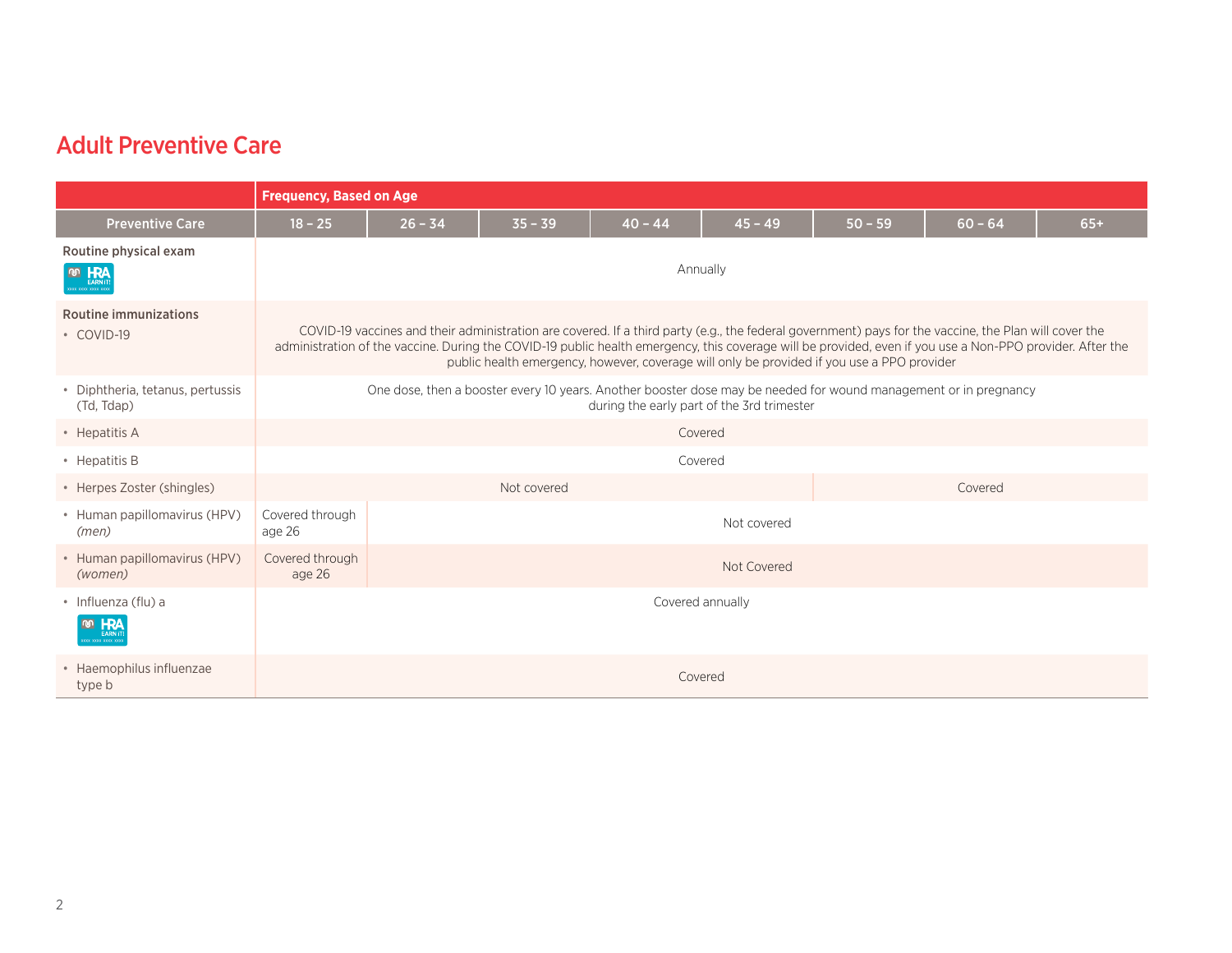|                                                                                             | <b>Frequency, Based on Age</b>                                                                                                                                                                                                                                                                                   |           |           |           |                                                                                                                                           |           |           |         |
|---------------------------------------------------------------------------------------------|------------------------------------------------------------------------------------------------------------------------------------------------------------------------------------------------------------------------------------------------------------------------------------------------------------------|-----------|-----------|-----------|-------------------------------------------------------------------------------------------------------------------------------------------|-----------|-----------|---------|
| <b>Preventive Care</b>                                                                      | $18 - 25$                                                                                                                                                                                                                                                                                                        | $26 - 34$ | $35 - 39$ | $40 - 44$ | $45 - 49$                                                                                                                                 | $50 - 59$ | $60 - 64$ | $65+$   |
| · Measles, Mumps, Rubella<br>(MMR) (or Measles, Mumps,<br>Rubella and Varicella)            | Covered only for individuals born in 1957 or later, people in high-risk groups (e.g., healthcare workers, college<br>Not covered<br>students, international travelers), and women of childbearing age who do not have evidence of rubella immunity                                                               |           |           |           |                                                                                                                                           |           |           |         |
| • Meningococcal                                                                             | Covered only for individuals without spleens or with damaged spleens, individuals who travel to countries where bacterial meningitis<br>is active, microbiologists, and first-year college students through age 21 who live in residence halls                                                                   |           |           |           |                                                                                                                                           |           |           |         |
| • Pneumococcal (pneumonia)                                                                  |                                                                                                                                                                                                                                                                                                                  |           |           |           | Covered only for individuals who have certain underlying medical conditions or other risk factors such as alcoholism or cigarette smoking |           |           | Covered |
| • Varicella (chickenpox)                                                                    |                                                                                                                                                                                                                                                                                                                  |           |           |           | Covered for individuals who do not have evidence of varicella immunity                                                                    |           |           |         |
| <b>Anxiety Screening</b><br>(women only)                                                    |                                                                                                                                                                                                                                                                                                                  |           |           |           | Covered                                                                                                                                   |           |           |         |
| Unhealthy alcohol use<br>screening and counseling                                           | Screening and providing persons engaged in risky or hazardous drinking with brief behavioral counseling interventions to reduce alcohol misuse. 2 counseling<br>sessions per calendar year during routine physical exam or primary care physician office visit                                                   |           |           |           |                                                                                                                                           |           |           |         |
| Unhealthy drug use screening                                                                | Covered as part of a primary care physician office visit. (Screening refers to asking questions about unhealthy drug use, not testing biological specimens)                                                                                                                                                      |           |           |           |                                                                                                                                           |           |           |         |
| <b>Screening for potentially</b><br>harmful BRCA mutations<br>(women only)                  | Every 3 years                                                                                                                                                                                                                                                                                                    |           |           |           |                                                                                                                                           |           |           |         |
| <b>BRCA</b> genetic counseling and<br>BRCA testing (women only)                             | Genetic counseling if indicated after BRCA screening results. BRCA testing if indicated after counseling                                                                                                                                                                                                         |           |           |           |                                                                                                                                           |           |           |         |
| <b>Breast cancer</b><br>chemoprevention                                                     | 1 counseling session every 3 years during a routine physical exam or a primary care physician office visit. Fund will also cover risk reducing medications such<br>as tamoxifen, raloxifene, or aromatase inhibitors for women at increased risk of breast cancer and at low risk for adverse medication effects |           |           |           |                                                                                                                                           |           |           |         |
| Mammogram (women only)<br><b>190 HRA</b>                                                    | 1 every 1 - 2 years with or without a clinical breast exam. Additional exams may be needed,<br>depending on individual risk (including family history) and based on your doctor's<br>Not covered<br>recommendations                                                                                              |           |           |           |                                                                                                                                           |           |           |         |
| Chlamydia screening<br>(women only)                                                         | Annually for sexually active women age 24 or younger. For women age 25 and older, annually if at high risk                                                                                                                                                                                                       |           |           |           |                                                                                                                                           |           |           |         |
| <b>Screening and Counseling for</b><br>interpersonal and domestic<br>violence (women only). |                                                                                                                                                                                                                                                                                                                  |           |           |           | Covered as part of a well woman visit                                                                                                     |           |           |         |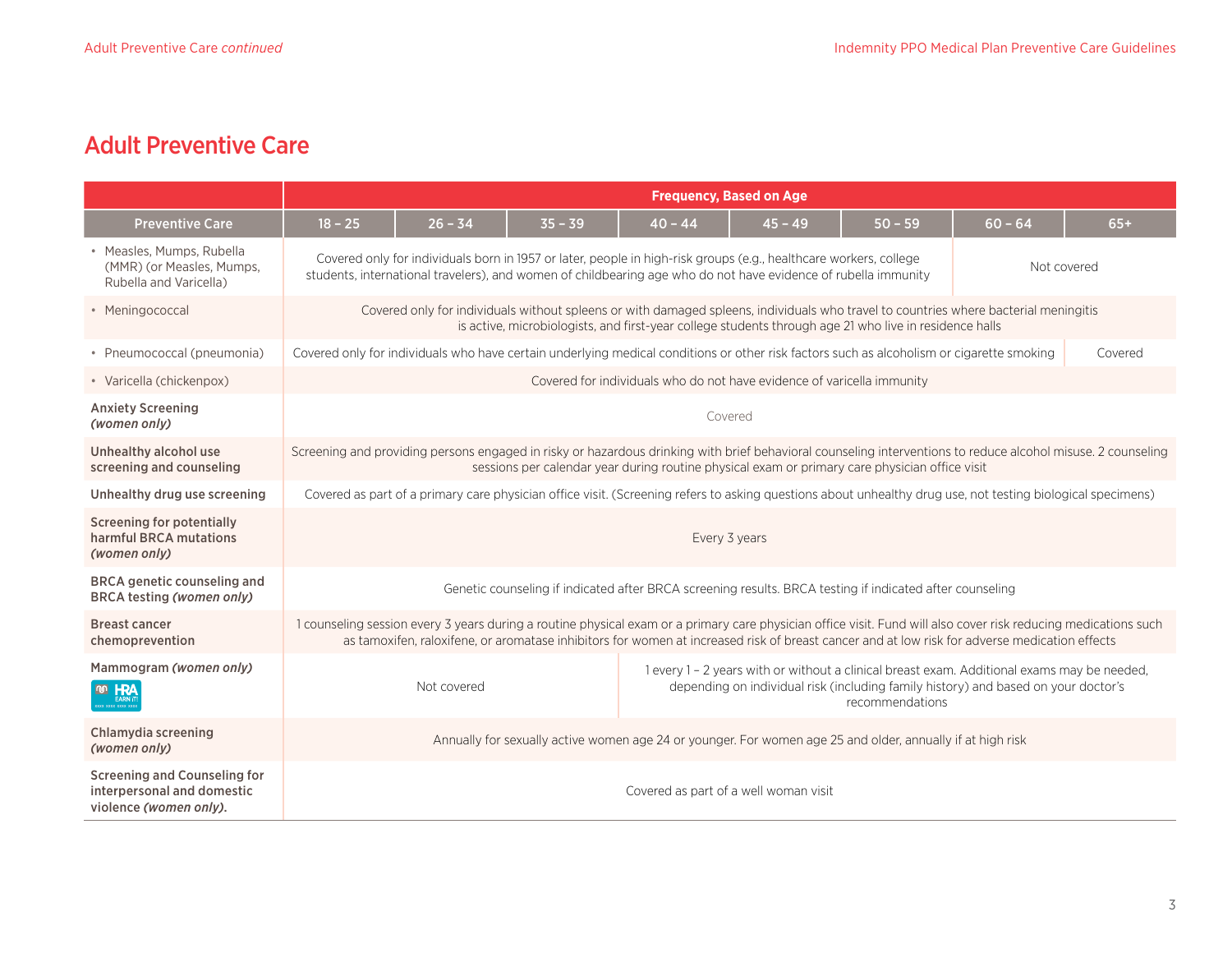|                                                                                                                                          | <b>Frequency, Based on Age</b>                                                                                                                                                                                                                                                                                                                                                                                               |                                                                                                                                                                                                                                                      |             |           |                                                                                              |           |                                                                                                                                                                                                                                           |                                      |  |
|------------------------------------------------------------------------------------------------------------------------------------------|------------------------------------------------------------------------------------------------------------------------------------------------------------------------------------------------------------------------------------------------------------------------------------------------------------------------------------------------------------------------------------------------------------------------------|------------------------------------------------------------------------------------------------------------------------------------------------------------------------------------------------------------------------------------------------------|-------------|-----------|----------------------------------------------------------------------------------------------|-----------|-------------------------------------------------------------------------------------------------------------------------------------------------------------------------------------------------------------------------------------------|--------------------------------------|--|
| <b>Preventive Care</b>                                                                                                                   | $18 - 25$                                                                                                                                                                                                                                                                                                                                                                                                                    | $26 - 34$                                                                                                                                                                                                                                            | $35 - 39$   | $40 - 44$ | $45 - 49$                                                                                    | $50 - 59$ | $60 - 64$                                                                                                                                                                                                                                 | $65+$                                |  |
| <b>Colorectal cancer screening</b><br>(stool-based test)                                                                                 |                                                                                                                                                                                                                                                                                                                                                                                                                              |                                                                                                                                                                                                                                                      | Not covered |           |                                                                                              |           | Annually for all adults aged 50-75 (including an at-home<br>colon cancer screening kit, e.g., Cologuard)                                                                                                                                  |                                      |  |
| <b>Colorectal cancer screening</b><br>(sigmoidoscopy or screening<br>colonoscopy)<br><b>POP HRA</b>                                      | Not covered                                                                                                                                                                                                                                                                                                                                                                                                                  |                                                                                                                                                                                                                                                      |             |           |                                                                                              |           | 1 every 5 years for all adults aged 50-75 (including<br>removal of polyps during screening and pathology<br>exam, medically appropriate pre-procedure specialist<br>consult, prescribed bowel preparation medications, and<br>anesthesia) |                                      |  |
| Counseling for aspirin use to<br>prevent cardiovascular disease                                                                          |                                                                                                                                                                                                                                                                                                                                                                                                                              | Annually, during routine physical exam or primary care physician office visit                                                                                                                                                                        |             |           |                                                                                              |           |                                                                                                                                                                                                                                           |                                      |  |
| <b>Depression screening</b>                                                                                                              |                                                                                                                                                                                                                                                                                                                                                                                                                              | 1 screening per calendar year during routine physical exam or primary care physician office visit. In addition, for pregnant women, 1 screening during routine<br>prenatal physician visit and 1 screening during routine postpartum physician visit |             |           |                                                                                              |           |                                                                                                                                                                                                                                           |                                      |  |
| Diabetes screening (Type 2)                                                                                                              | Screening for adults ages 40-70 who are overweight or obese, or after pregnancy for women of any age with a history of gestational diabetes, as well as<br>offering or referring patients with abnormal blood glucose to intensive behavioral counseling interventions to promote a healthful diet and physical activity                                                                                                     |                                                                                                                                                                                                                                                      |             |           |                                                                                              |           |                                                                                                                                                                                                                                           |                                      |  |
| Diet counseling (healthy<br>diet and physical activity<br>behavioral counseling)                                                         | Maximum of 1 cycle (up to 4 visits) of healthy diet and physical activity counseling sessions per calendar year if provided by a licensed nutritionist or dietician<br>and recommended by a doctor for adults with cardiovascular disease risk factors                                                                                                                                                                       |                                                                                                                                                                                                                                                      |             |           |                                                                                              |           |                                                                                                                                                                                                                                           |                                      |  |
| Gonorrhea screening                                                                                                                      | Annually for sexually active women age 24 or younger. For women age 25 and older, annually if at high risk                                                                                                                                                                                                                                                                                                                   |                                                                                                                                                                                                                                                      |             |           |                                                                                              |           |                                                                                                                                                                                                                                           |                                      |  |
| <b>Hearing screening</b>                                                                                                                 |                                                                                                                                                                                                                                                                                                                                                                                                                              |                                                                                                                                                                                                                                                      | Not covered |           |                                                                                              |           |                                                                                                                                                                                                                                           | Annually, with routine physical exam |  |
| HIV screening, prevention, and<br>counseling (including pre-<br>exposure prophylaxis (PrEP)<br>with effective antiretroviral<br>therapy) | Maximum of 2 screenings per calendar year for adults to age 65 and adults over age 65 at increased risk. Provide behavioral counseling to adults at increased<br>risk to prevent infection. Pre-exposure prophylaxis (PrEP) with effective antiretroviral therapy to persons with high risk of HIV acquisition, including related<br>monitoring and support services as recommended by the individual's health care provider |                                                                                                                                                                                                                                                      |             |           |                                                                                              |           |                                                                                                                                                                                                                                           |                                      |  |
| Hypertension (blood pressure)<br>screening                                                                                               | Annually, with routine physical exam (not payable separately)                                                                                                                                                                                                                                                                                                                                                                |                                                                                                                                                                                                                                                      |             |           |                                                                                              |           |                                                                                                                                                                                                                                           |                                      |  |
| Lipoprotein panel<br>(cholesterol) screening                                                                                             |                                                                                                                                                                                                                                                                                                                                                                                                                              | Not covered                                                                                                                                                                                                                                          |             |           | Covered for adults aged 40 to 75 years. (Fund covers maximum of one screening every 5 years) |           |                                                                                                                                                                                                                                           |                                      |  |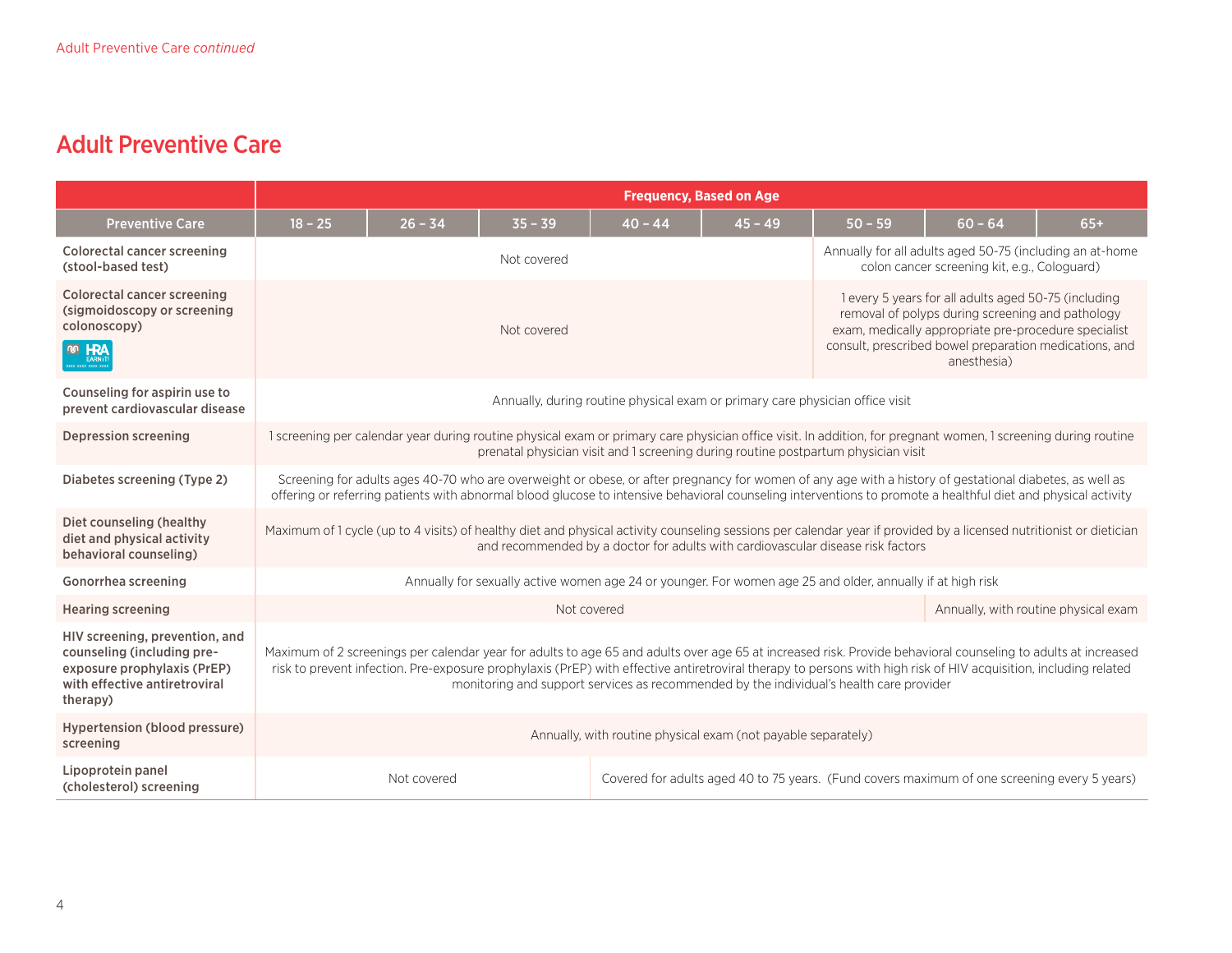|                                                                                            | <b>Frequency, Based on Age</b>                                                                                                                                                                                                                                                                                                           |                                                                                                |           |                                                                                                                                                                                                 |           |           |                   |                        |
|--------------------------------------------------------------------------------------------|------------------------------------------------------------------------------------------------------------------------------------------------------------------------------------------------------------------------------------------------------------------------------------------------------------------------------------------|------------------------------------------------------------------------------------------------|-----------|-------------------------------------------------------------------------------------------------------------------------------------------------------------------------------------------------|-----------|-----------|-------------------|------------------------|
| <b>Preventive Care</b>                                                                     | $18 - 25$                                                                                                                                                                                                                                                                                                                                | $26 - 34$                                                                                      | $35 - 39$ | $40 - 44$                                                                                                                                                                                       | $45 - 49$ | $50 - 59$ | $60 - 64$         | $65+$                  |
| Obesity screening/counseling                                                               |                                                                                                                                                                                                                                                                                                                                          |                                                                                                |           | Screening covered for all adults. For adults with a BMI of 30 kg/m2 or higher, up to 26 counseling<br>sessions per year to promote sustained weight loss, a healthy diet, and physical activity |           |           |                   |                        |
| Osteoporosis screening<br>(women only)                                                     |                                                                                                                                                                                                                                                                                                                                          | Every 2 years for postmenopausal women who are at increased risk of osteoporosis               |           |                                                                                                                                                                                                 |           |           |                   | Every 2 years          |
| Pap smear with pelvic exam<br>(cervical cancer screening)<br>(women only)<br><b>MO HRA</b> | Ages 21 to 29 with<br>Ages 30-65, screening with pap smear alone every three years, screening with human papillomavirus (HPV)<br>testing alone every five years, or screening with both pap smear and human papillomavirus (HPV) testing<br>pap smear every<br>every five years<br>three years.                                          |                                                                                                |           |                                                                                                                                                                                                 |           |           | Not Covered       |                        |
| Prostate cancer screening/<br>digital rectal exam (men only)<br><b>HRA</b>                 | Annually                                                                                                                                                                                                                                                                                                                                 |                                                                                                |           |                                                                                                                                                                                                 |           |           |                   |                        |
| Sexually transmitted infection<br>(STI) prevention: behavioral<br>counseling               |                                                                                                                                                                                                                                                                                                                                          | Behavioral counseling for adults who are at increased risk for sexually transmitted infections |           |                                                                                                                                                                                                 |           |           |                   |                        |
| Syphilis screening for adults at<br>higher risk                                            | Maximum of 1 screening per calendar year                                                                                                                                                                                                                                                                                                 |                                                                                                |           |                                                                                                                                                                                                 |           |           |                   |                        |
| Tobacco use screening and<br>tobacco cessation intervention<br><b>MO HRA</b>               | Maximum of 2 cessation interventions (each intervention includes up to 4 counseling sessions) per calendar year. For men and non-pregnant women, FDA-<br>approved pharmacotherapy for tobacco cessation is also covered. We strongly encourage you to contact the EMAP vendor to receive concurrent counseling<br>to ensure your success |                                                                                                |           |                                                                                                                                                                                                 |           |           |                   |                        |
| Tuberculosis screening for<br>adults at increased risk                                     |                                                                                                                                                                                                                                                                                                                                          | Maximum of 1 screening per calendar year                                                       |           |                                                                                                                                                                                                 |           |           |                   |                        |
| Vision screening                                                                           |                                                                                                                                                                                                                                                                                                                                          |                                                                                                |           | Not covered                                                                                                                                                                                     |           |           | per calendar year | Maximum of 1 screening |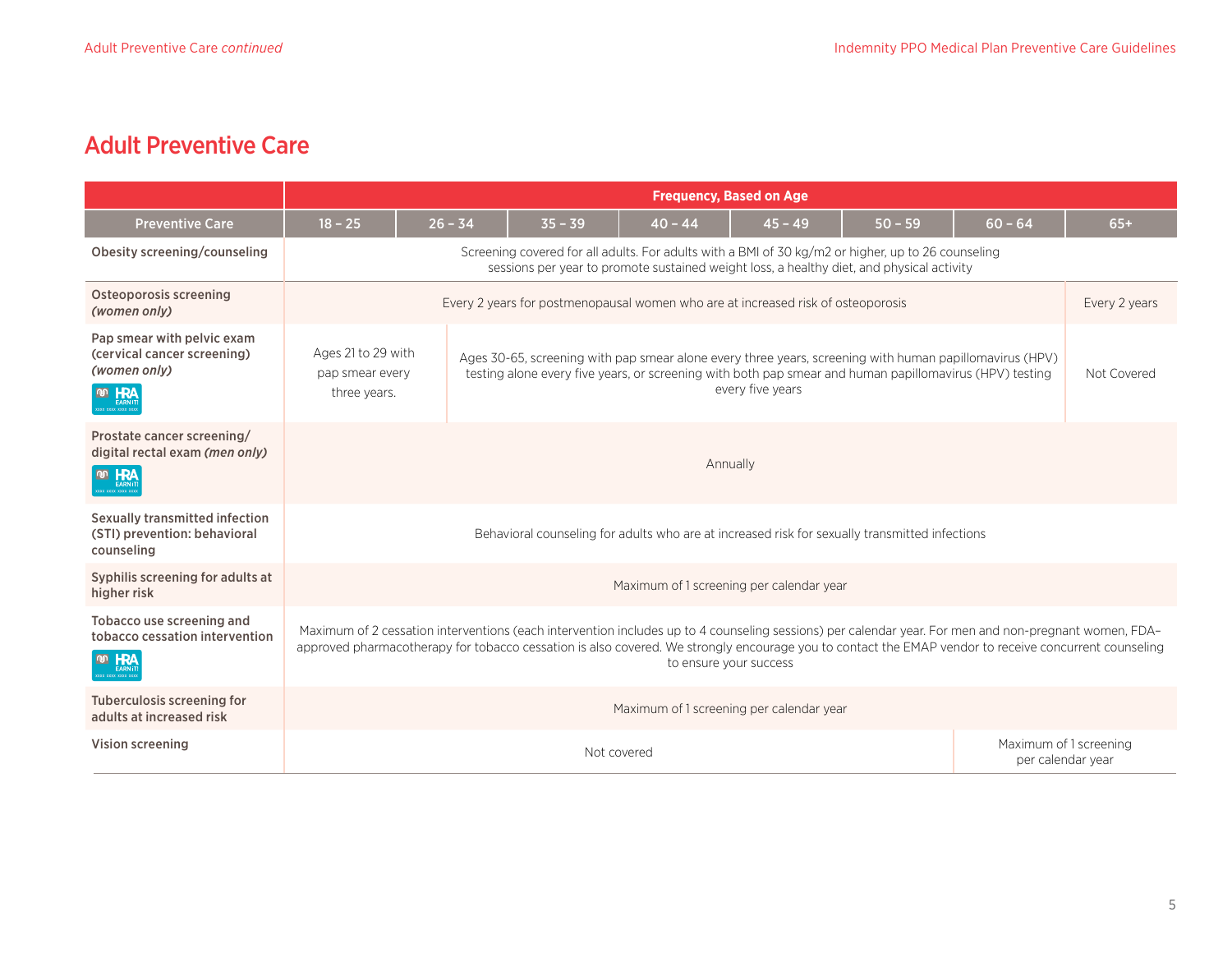|                                                                                     | <b>Frequency, Based on Age.</b>                                                                                                                                                                                                          |                                                                                                                                                 |           |           |           |           |                                                               |                                                                          |
|-------------------------------------------------------------------------------------|------------------------------------------------------------------------------------------------------------------------------------------------------------------------------------------------------------------------------------------|-------------------------------------------------------------------------------------------------------------------------------------------------|-----------|-----------|-----------|-----------|---------------------------------------------------------------|--------------------------------------------------------------------------|
| <b>Preventive Care</b>                                                              | $18 - 25$                                                                                                                                                                                                                                | $26 - 34$                                                                                                                                       | $35 - 39$ | $40 - 44$ | $45 - 49$ | $50 - 59$ | $60 - 64$                                                     | $65+$                                                                    |
| Abdominal aortic aneurysm<br>screening (men only)                                   | Not covered                                                                                                                                                                                                                              |                                                                                                                                                 |           |           |           |           |                                                               | A one-time<br>screening for<br>current or former<br>smokers age<br>65-75 |
| Contraceptive education<br>and counseling, sterilization<br>procedures (women only) | Maximum of 1 counseling session per calendar year plus FDA-Approved contraceptive methods, follow up, management of side effects and counseling for<br>continued adherence and device removal. Sterilization procedures are also covered |                                                                                                                                                 |           |           |           |           |                                                               |                                                                          |
| <b>Exercise or physical therapy</b><br>to prevent falls                             | Not covered                                                                                                                                                                                                                              |                                                                                                                                                 |           |           |           |           | For adults in<br>community<br>dwellings at<br>risk for falls. |                                                                          |
| <b>Hepatitis C Screening</b>                                                        | Screening for hepatitis C virus (HCV) infection for all asymptomatic adults (including pregnant women) ages 18-79<br>without known liver disease. Most adults will only require a one-time screening                                     |                                                                                                                                                 |           |           |           |           |                                                               |                                                                          |
| Lung cancer screening                                                               | Annual screening for adults ages 55-80 years<br>Not covered<br>who have a history of smoking and currently<br>smoke, or have quit within the past 15 years                                                                               |                                                                                                                                                 |           |           |           |           |                                                               |                                                                          |
| <b>Hepatitis B screening</b>                                                        |                                                                                                                                                                                                                                          | Maximum of 1 screening per calendar year for asymptomatic, non-pregnant adults at increased risk for infection regardless of vaccination status |           |           |           |           |                                                               |                                                                          |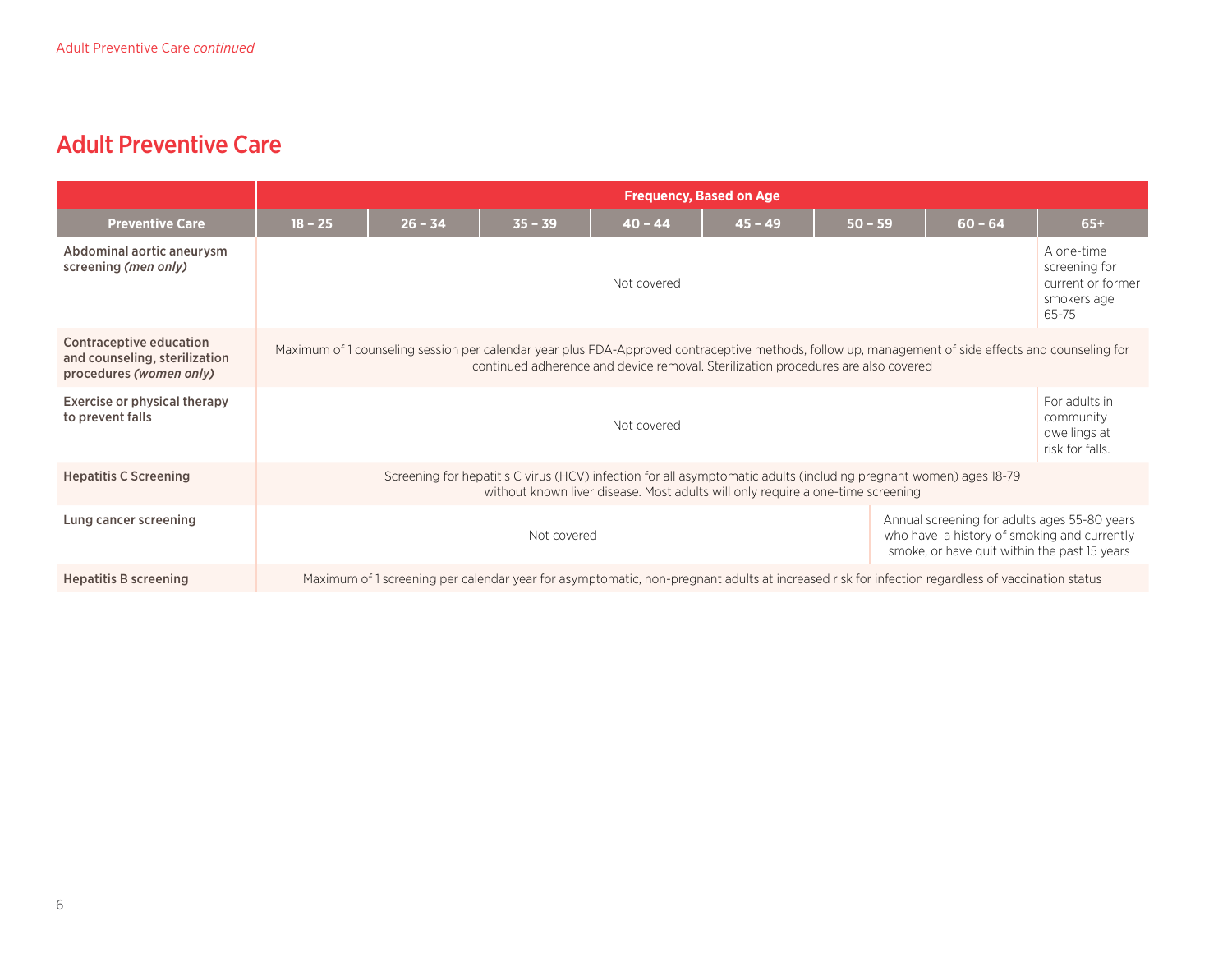|                                                               |                                                                                                                                                                                                                                                                                    | <b>Frequency, Based on Age</b> |           |           |             |           |           |       |  |
|---------------------------------------------------------------|------------------------------------------------------------------------------------------------------------------------------------------------------------------------------------------------------------------------------------------------------------------------------------|--------------------------------|-----------|-----------|-------------|-----------|-----------|-------|--|
| <b>Preventive Care</b>                                        | $18 - 25$                                                                                                                                                                                                                                                                          | $26 - 34$                      | $35 - 39$ | $40 - 44$ | $45 - 49$   | $50 - 59$ | $60 - 64$ | $65+$ |  |
| Skin cancer prevention:<br>behavioral counseling              | 1 counseling<br>session per<br>calendar year<br>for fair-skinned<br>individuals to<br>24 years of age<br>about minimizing<br>their exposure<br>to ultraviolet<br>radiation to<br>reduce their risk<br>of skin cancer                                                               |                                |           |           | Not covered |           |           |       |  |
| <b>Health screening</b><br><b>MO HRA</b><br>xxx xxxx xxxx xxx | Once per year at a network pharmacy, lab or physician's office during an annual physical exam (A health screening is a series of blood tests and physical<br>measurements that identify potential health risk factors related to chronic illness like diabetes and heart disease.) |                                |           |           |             |           |           |       |  |
| Urinary incontinence (women<br>only)                          | Covered annually                                                                                                                                                                                                                                                                   |                                |           |           |             |           |           |       |  |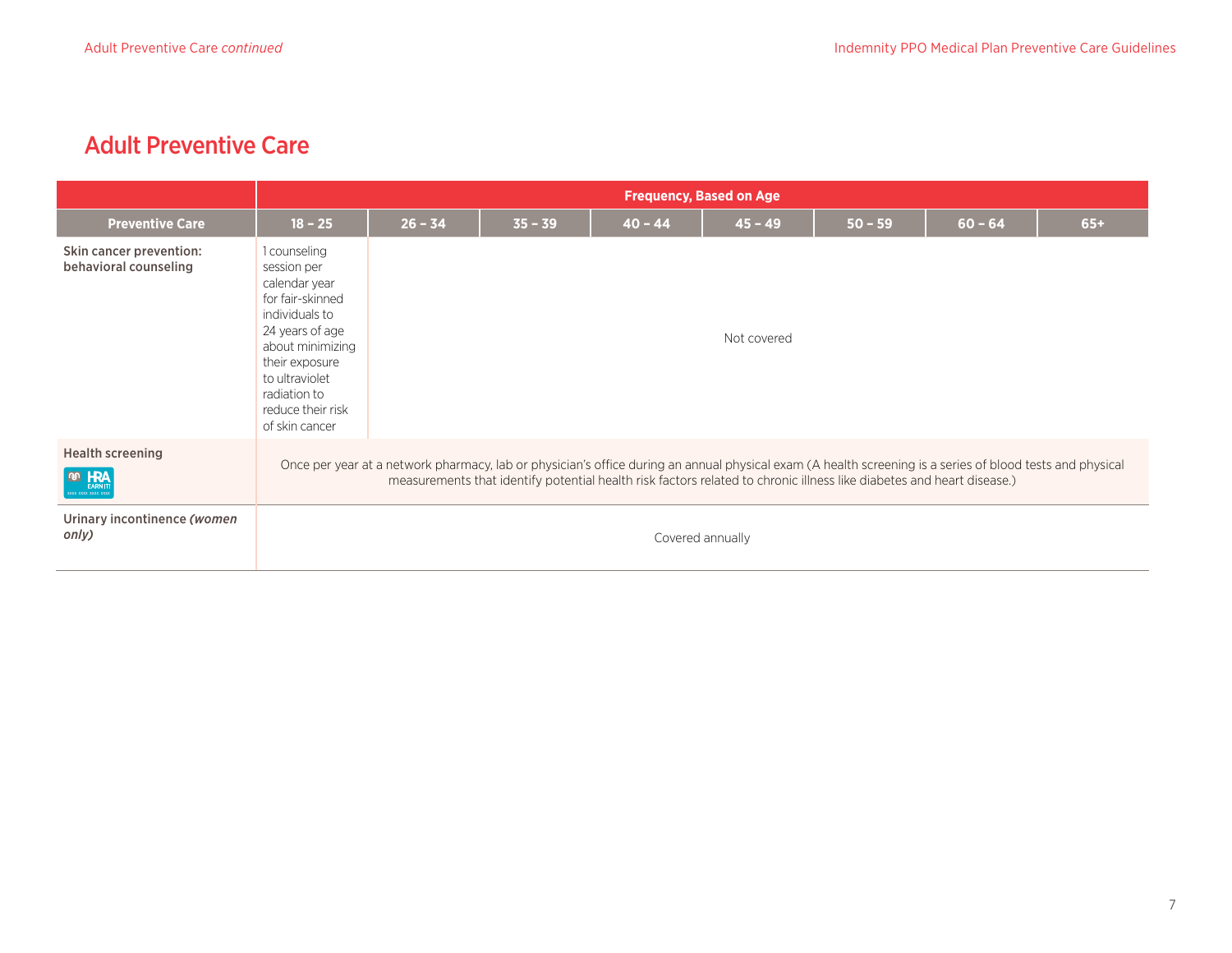# Additional Adult Preventive Care Guidelines for Pregnant Women

| <b>Preventive Care</b>                                                                 | <b>What is Covered?</b>                                                                                                                                                                                                                                                    |
|----------------------------------------------------------------------------------------|----------------------------------------------------------------------------------------------------------------------------------------------------------------------------------------------------------------------------------------------------------------------------|
| Preeclampsia screening                                                                 | Blood pressure measurements covered throughout pregnancy                                                                                                                                                                                                                   |
| Bacteriuria (presence of bacteria in urine) urinary tract or other infection screening | 1 per pregnancy if coded as "preventive care"                                                                                                                                                                                                                              |
| Breastfeeding interventions to support and promote breastfeeding                       | Lactation support and counseling during pregnancy and for the duration of breastfeeding.<br>Rental or purchase of standard breastfeeding equipment is also covered in conjunction with<br>each birth to the extent deemed medically reasonable ( <b>one</b> per pregnancy) |
| Depression counseling and intervention                                                 | Counseling interventions for pregnant and postpartum women at increased risk of<br>perinatal depression                                                                                                                                                                    |
| Gestational diabetes screening in pregnant women with no symptoms                      | 1 screening between 24 and 28 weeks' gestation and at the first prenatal visit for pregnant<br>women identified to be at risk for diabetes                                                                                                                                 |
| Chlamydia infection screening                                                          | 1 per pregnancy                                                                                                                                                                                                                                                            |
| Folic acid supplement counseling                                                       | Coverage is provided for counseling. In addition, folic acid supplements covered at 100% if a<br>prescription from a physician is received                                                                                                                                 |
| Gonorrhea screening                                                                    | 2 per pregnancy                                                                                                                                                                                                                                                            |
| <b>Hepatitis B screening</b>                                                           | 1 per pregnancy                                                                                                                                                                                                                                                            |
| Rh incompatibility screening                                                           | Maximum of 2 screenings per pregnancy:<br>• 1 at first prenatal visit;<br>• 1 at 24 - 28 weeks of gestation                                                                                                                                                                |
| Syphilis screening                                                                     | 1 per pregnancy                                                                                                                                                                                                                                                            |
| <b>HIV screening</b>                                                                   | Covered for all pregnant women including those who present in labor who are untested and<br>whose HIV status is unknown                                                                                                                                                    |
| Tobacco use screening and interventions                                                | Provide behavioral interventions for cessartion to pregnant women who use tobacco (includine<br>e-cigarettes) and expanded counseling for pregnant tobacco users                                                                                                           |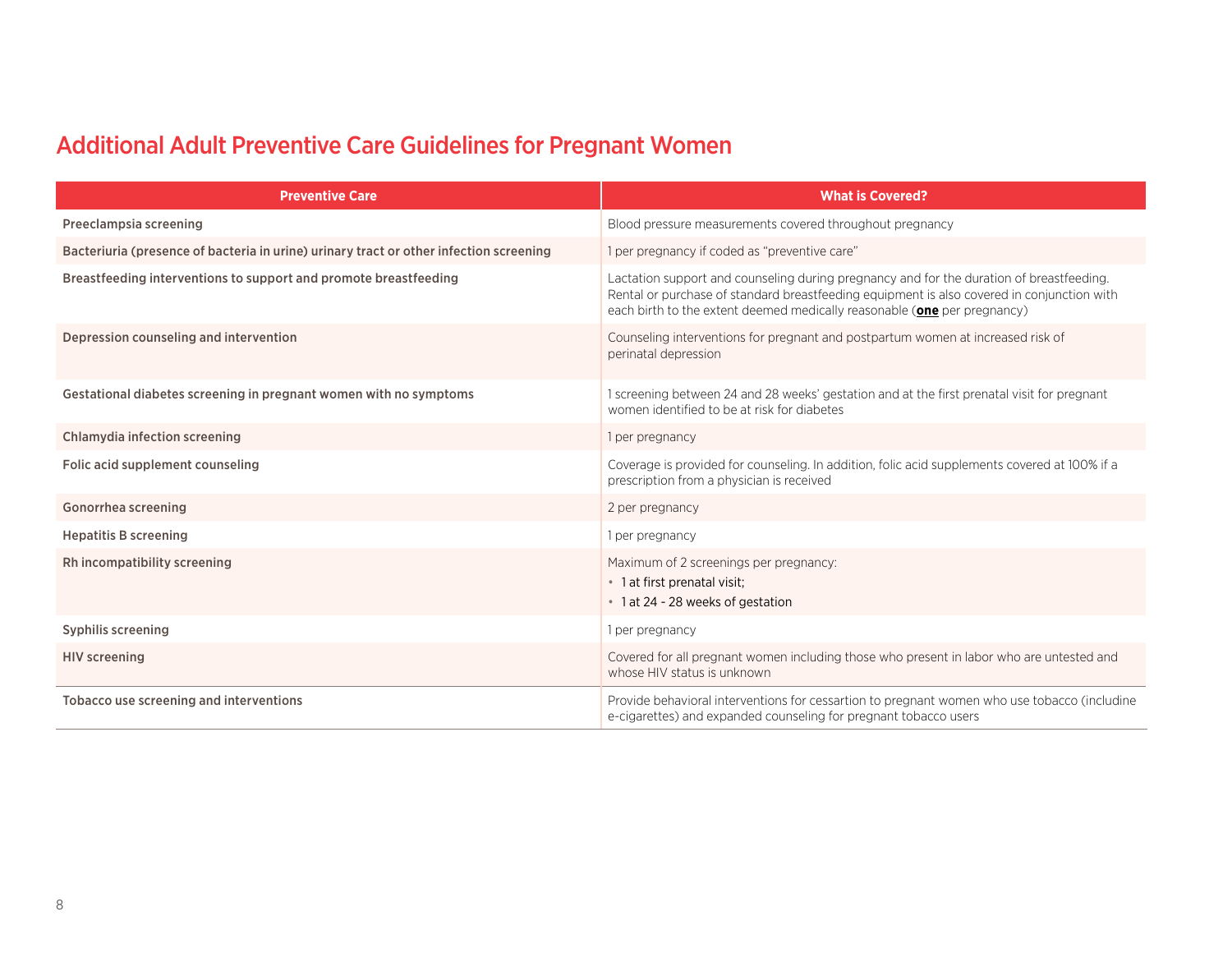## Preventive Care during Infancy, Early Childhood, Middle Childhood, and Adolescence

The Fund covers preventive care services described in the USPSTF (A and B recommendations) and Bright Futures/American Academy of Pediatrics guidelines. Contact the Trust Fund Office with questions.

Well baby and well child visits from newborn to age 21. Visits may include medical history and the following age-appropriate screenings and behavioral assessments:

- $\blacktriangleright$  Medical history
- $\blacktriangleright$  Newborn metabolic/hemoglobin screening and medication provided during hospital confinement for birth including congenital hypothyroidism screening, newborn bilirubin screening, sickle cell screenings, hearing screening, phenylketonuria (PKU) screening, gonorrhea preventive medication for the eyes, and medication provided during hospital confinement for birth
- $\blacktriangleright$  Newborn genetic disorder screening tests
- $\blacktriangleright$  Length/height and weight (and body mass index measurements) from birth through 21 years
- $\triangleright$  Obesity screening in children and adolescents age 6 and older and intensive behavioral interventions to promote weight improvement
- $\blacktriangleright$  Blood pressure screening
- $\triangleright$  Vision screening at least once in all children 3 to 5 years old to detect amblyopia or its risk factors
- $\blacktriangleright$  Hearing screening
- $\triangleright$  Developmental screening for children under age 3 and surveillance throughout childhood
- $\triangleright$  Depression screening beginning at age 12 (1 screening/calendar year during a routine physical exam or primary care physician visit)
- $\blacktriangleright$  Autism screening for children at 18 and 24 months
- $\triangleright$  Critical congenital heart defect screening in newborns
- $\triangleright$  Psychosocial/behavioral assessment up to age 21
- $\blacktriangleright$  Alcohol, tobacco and drug misuse assessment to be performed with appropriate action to follow, if positive, starting at age 11
- $\blacktriangleright$  Anxiety screening for adolescent girls
- $\blacktriangleright$  Interventions, including education or brief counseling, to prevent initiation of tobacco use (including e-cigarettes) in school-aged children and adolescents (1 counseling session/calendar year during a routine physical exam or a primary care physician office visit)
- $\blacktriangleright$  Lead screening
- $\blacktriangleright$  Tuberculin test
- $\blacktriangleright$  Dyslipidemia screening
- $\blacktriangleright$  HIV screening in non-pregnant adolescents age 15 or older and adolescents younger than age 15 who are at increased risk (maximum of 2 screenings/ calendar year)
- $\triangleright$  Sexually Transmitted Infection (STI) screening and counseling for sexually active adolescents (including syphilis and HIV screening). Includes one counseling session/calendar year during a routine physical exam or a primary care physician office visit)
- $\triangleright$  Cervical dysplasia screening, not before age 21 unless the female is immunocompromised or infected by HIV
- $\triangleright$  Oral Health risk assessment
- $\triangleright$  Dental caries prevention for infants and children up to age 5 years; application of fluoride varnish (by Physician) to the primary teeth of all infants and children starting at the age of primary tooth eruption in primary care practices, to prevent dental caries. Fluoride supplementation age 6 months to 5 years if needed
- $\blacktriangleright$  Hepatitis B screening in asymptomatic, non-pregnant adolescents at increased risk for infection regardless of vaccination status
- $\triangleright$  Skin cancer behavioral counseling for children and parents of young children, adolescents, and young adults ages 6 months to 24 years who have fair skin about minimizing their exposure to ultraviolet radiation to reduce their risk of skin cancer (1 counseling session/calendar year during a routine physical exam or a primary care physician office visit)
- $\triangleright$  Screening and counseling for interpersonal and domestic violence (adolescent girls only)
- $\triangleright$  Contraceptive education and counseling, (adolescent girls only)

 $\blacktriangleright$  Hematocrit or hemoglobin (anemia) screening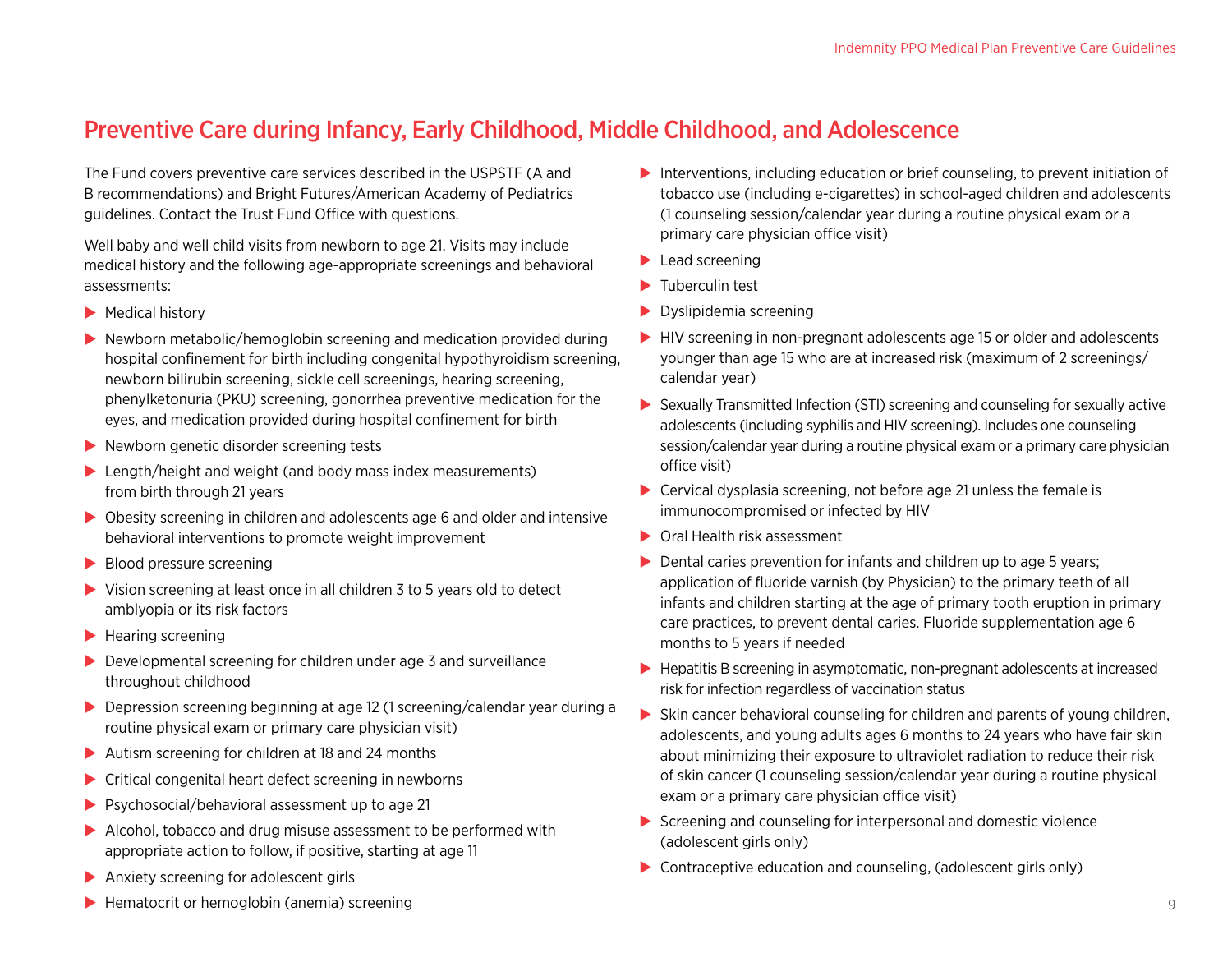# Child and Adolescent Preventive Care Guidelines—Immunizations

| <b>Immunizations</b>                                                                                                                                                 |
|----------------------------------------------------------------------------------------------------------------------------------------------------------------------|
| Child and Adolescent Schedule (doses, recommended ages, and<br>recommended populations vary; go to cdc.gov/vaccines/schedules/<br>for current vaccination schedules) |
| COVID-19                                                                                                                                                             |
| Tdap (Tetanus-Diphtheria-Pertussis)                                                                                                                                  |
| Hepatitis A                                                                                                                                                          |
| <b>Hepatitis B</b>                                                                                                                                                   |
| Haemophilus influenzae type B (Hib)                                                                                                                                  |
| Human papillomavirus (HPV)                                                                                                                                           |
| Inactivated Poliovirus                                                                                                                                               |
| Influenza (flu)                                                                                                                                                      |
| Measles, Mumps, Rubella (MMR)                                                                                                                                        |
| Meningococcal                                                                                                                                                        |
| Pneumococcal (polysaccharide)                                                                                                                                        |
| Rotavirus                                                                                                                                                            |
| Varicella (chickenpox)                                                                                                                                               |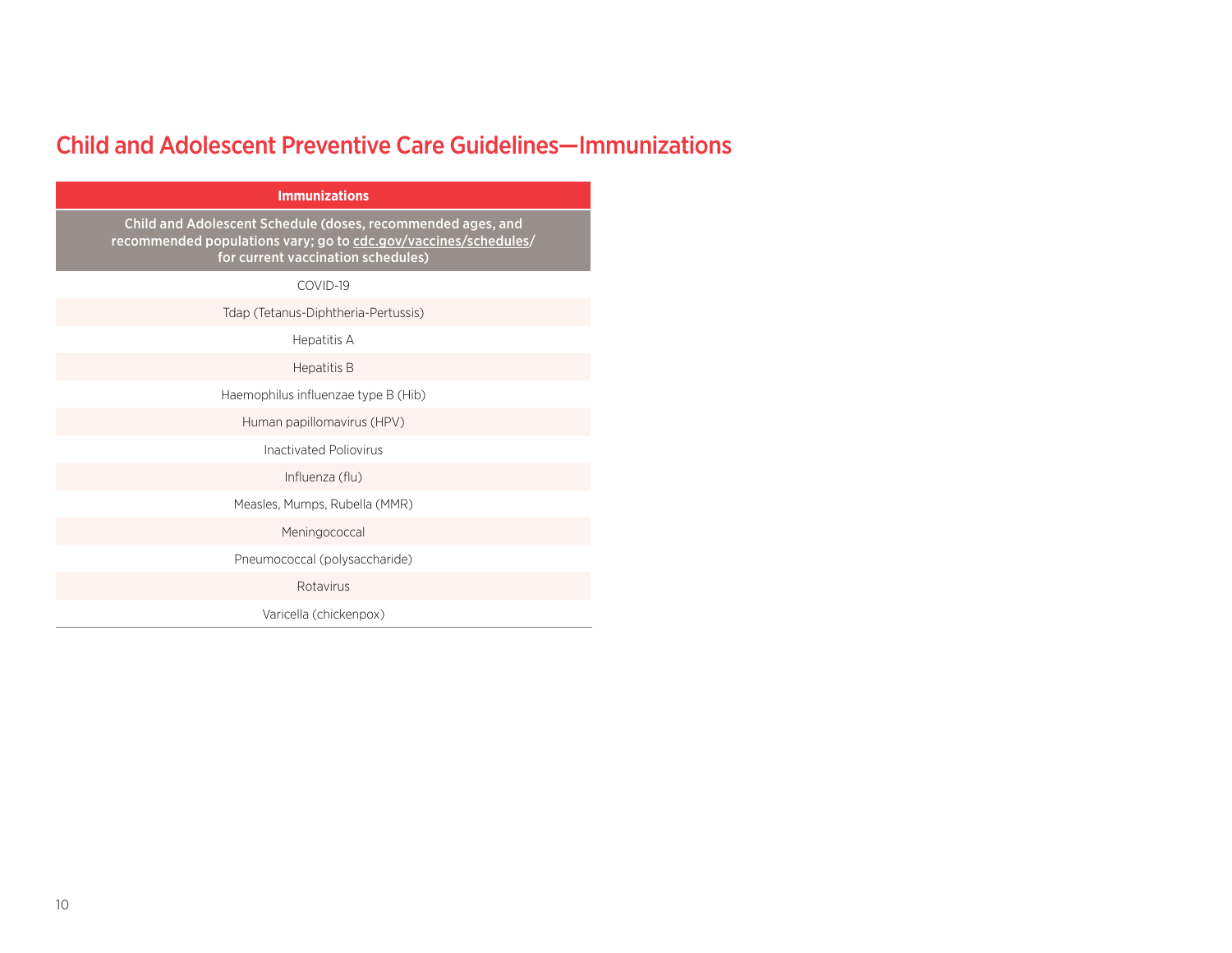## The following preventive care drugs (prescription or over-the-counter (OTC)) and supplies purchased at an In-Network Pharmacy are covered at 100% if a prescription from your Physician is received. Quantity limits apply

| <b>Preventive Care Drugs and Supplies</b>                                                                                        | <b>What is Covered?</b>                                                                                                                                                                                                                                                                        |
|----------------------------------------------------------------------------------------------------------------------------------|------------------------------------------------------------------------------------------------------------------------------------------------------------------------------------------------------------------------------------------------------------------------------------------------|
| Aspirin                                                                                                                          | Generic OTC aspirin (1 bottle of 100 tablets every 3 months) for high-risk adults 50 to 59 years<br>of age.                                                                                                                                                                                    |
|                                                                                                                                  | Also, low dose OTC aspirin for women after 12 weeks of gestation who are at high risk for<br>preeclampsia is also covered.                                                                                                                                                                     |
| Folic acid supplementation                                                                                                       | Generic OTC folic acid supplements for women who are planning or capable of pregnancy                                                                                                                                                                                                          |
| FDA Approved Generic Contraceptive drugs or devices for women<br>(such as birth control pills, spermicidal products and sponges) | Prescription and OTC FDA-approved contraceptives for women (subject to quantity limits).<br>Unless medically inappropriate, only generic drugs are covered.                                                                                                                                    |
| <b>Fluoride supplements</b>                                                                                                      | Generic OTC fluoride supplements for ages 6 months to 16 years                                                                                                                                                                                                                                 |
| Preparation products for colon cancer screening test                                                                             | Colon cancer screening prep products are available at no charge with a prescription                                                                                                                                                                                                            |
| <b>Tobacco cessation products</b>                                                                                                | All FDA-approved generic tobacco cessation medications (including both prescription and<br>over-the-counter medications) for two 90-day treatment regimens annually. We strongly<br>encourage you to contact the EMAP vendor to receive concurrent counseling to ensure your<br><b>SUCCESS</b> |
| Breast Cancer preventive medication (e.g. tamoxifen, raloxifene, or aromatase inhibitors)                                        | For women at increased risk for breast cancer and at low risk for adverse medication effects.                                                                                                                                                                                                  |
| Generic statin preventive medication (brand only if generic is medically inappropriate)                                          | Adults ages 40-75 years with: no history of cardiovascular disease (CVD), 1 or more CVD risk<br>factors, and a calculated 10-year CVD event risk of 10% or greater                                                                                                                             |
| Generic PrEP medication (brand only if generic is medically inappropriate)                                                       | Pre-exposure prophylaxis (PrEP) with effective antiretroviral therapy to persons at increased<br>risk of HIV acquisition                                                                                                                                                                       |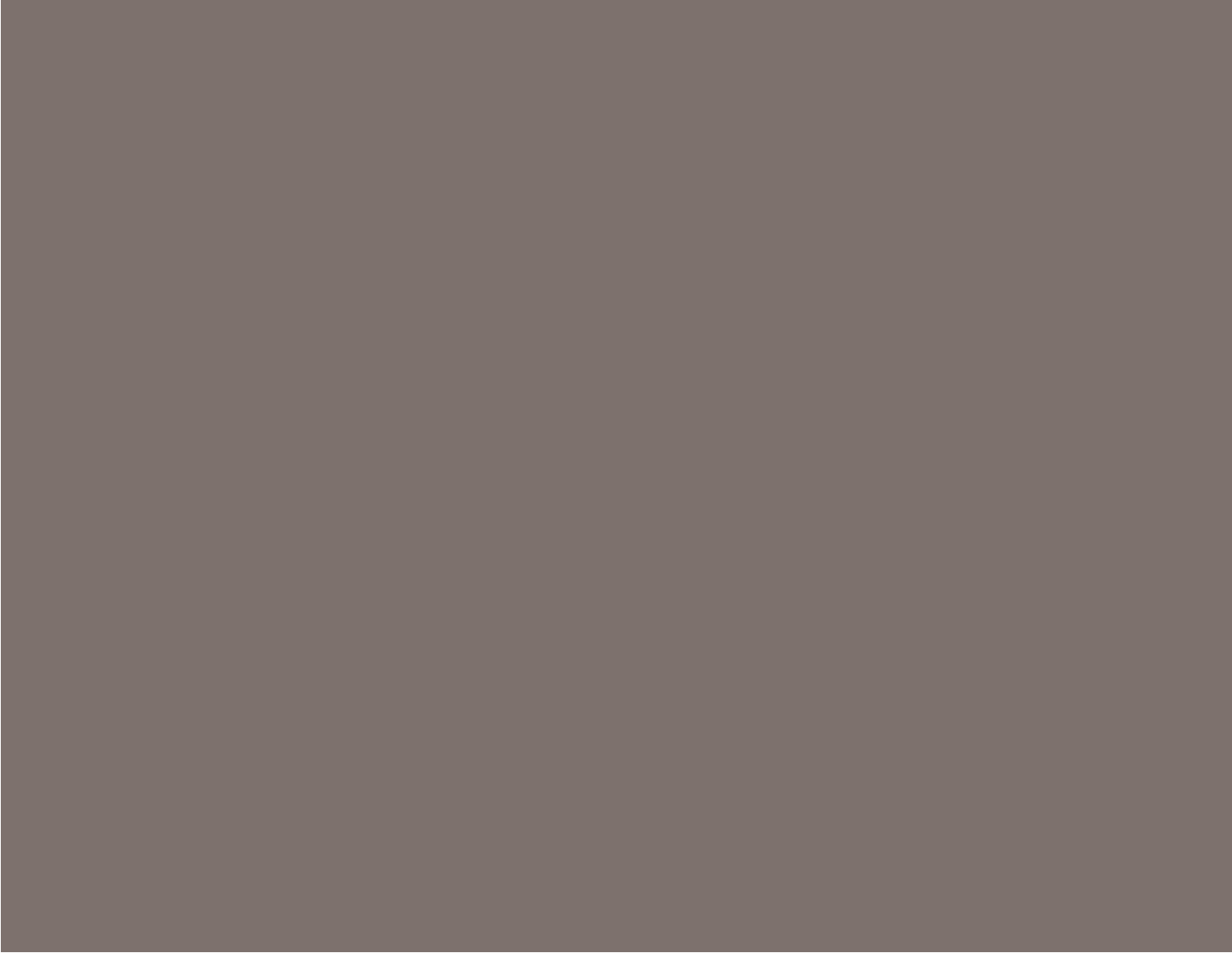Esta publicación contiene información importante acerca de sus beneficios. Si usted tiene dificultad para comprender cualquier parte de esta información, o si tiene preguntas, comuníquese con su Sindicato Local o con la Oficina del Fondo al 877-284-2320.

**If you have questions or need more information**, go to **scufcwfunds.com**, call the Fund Office at 877-284-2320, extension 424; or contact your Union Local. Fund Office representatives are available Monday – Friday, 8:00 a.m. to 5:00 p.m., Pacific Time.